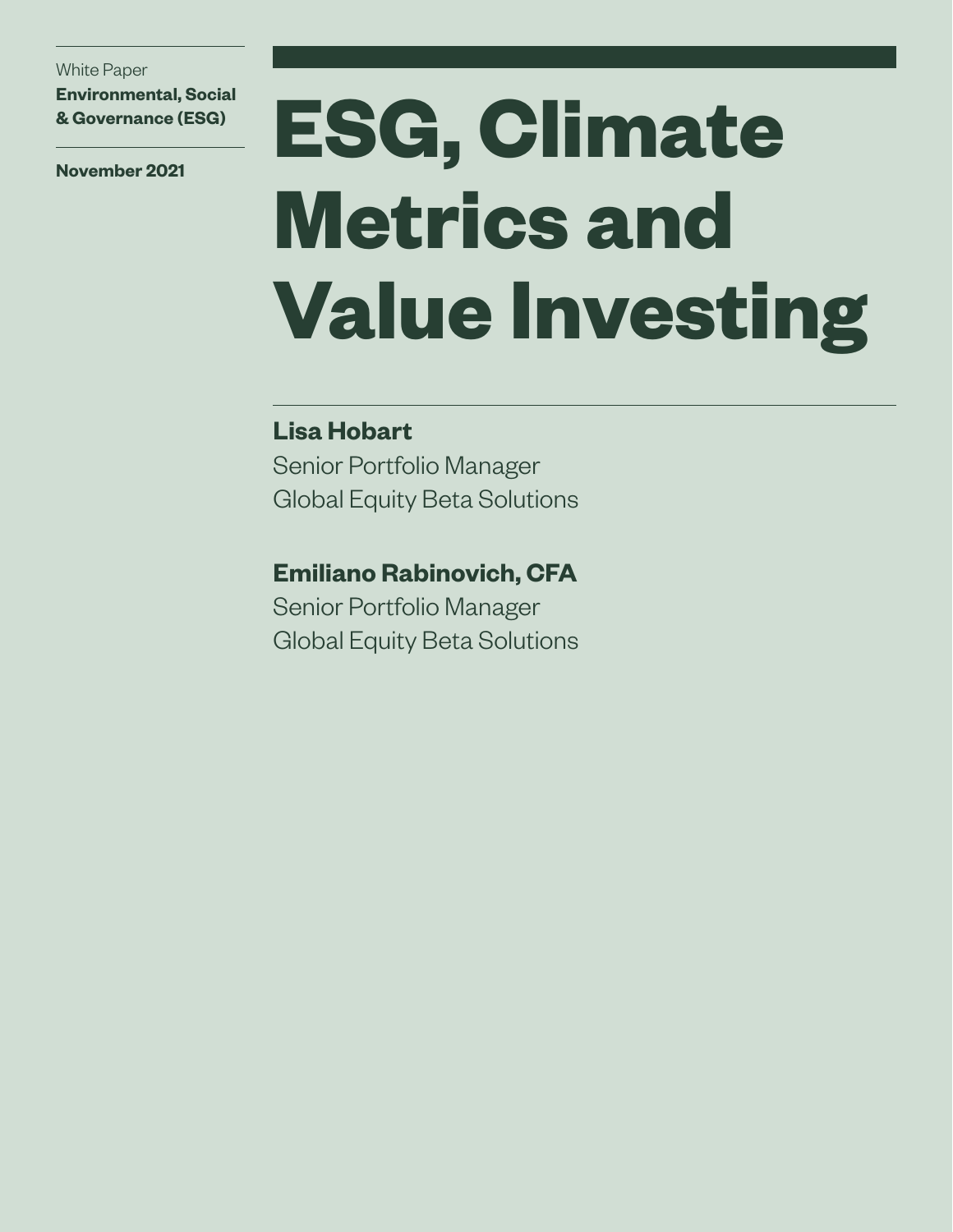| <b>Contents</b> | 04 | <b>ESG Integration into Value Equities</b>                        |
|-----------------|----|-------------------------------------------------------------------|
|                 | 05 | <b>Value Indices Tend to Have Poor ESG</b><br>and Carbon Exposure |
|                 | 07 | <b>Reconciling Value Investing With</b><br><b>ESG Factors</b>     |
|                 | 11 | <b>Conclusion</b>                                                 |
|                 | 12 | <b>Appendix</b>                                                   |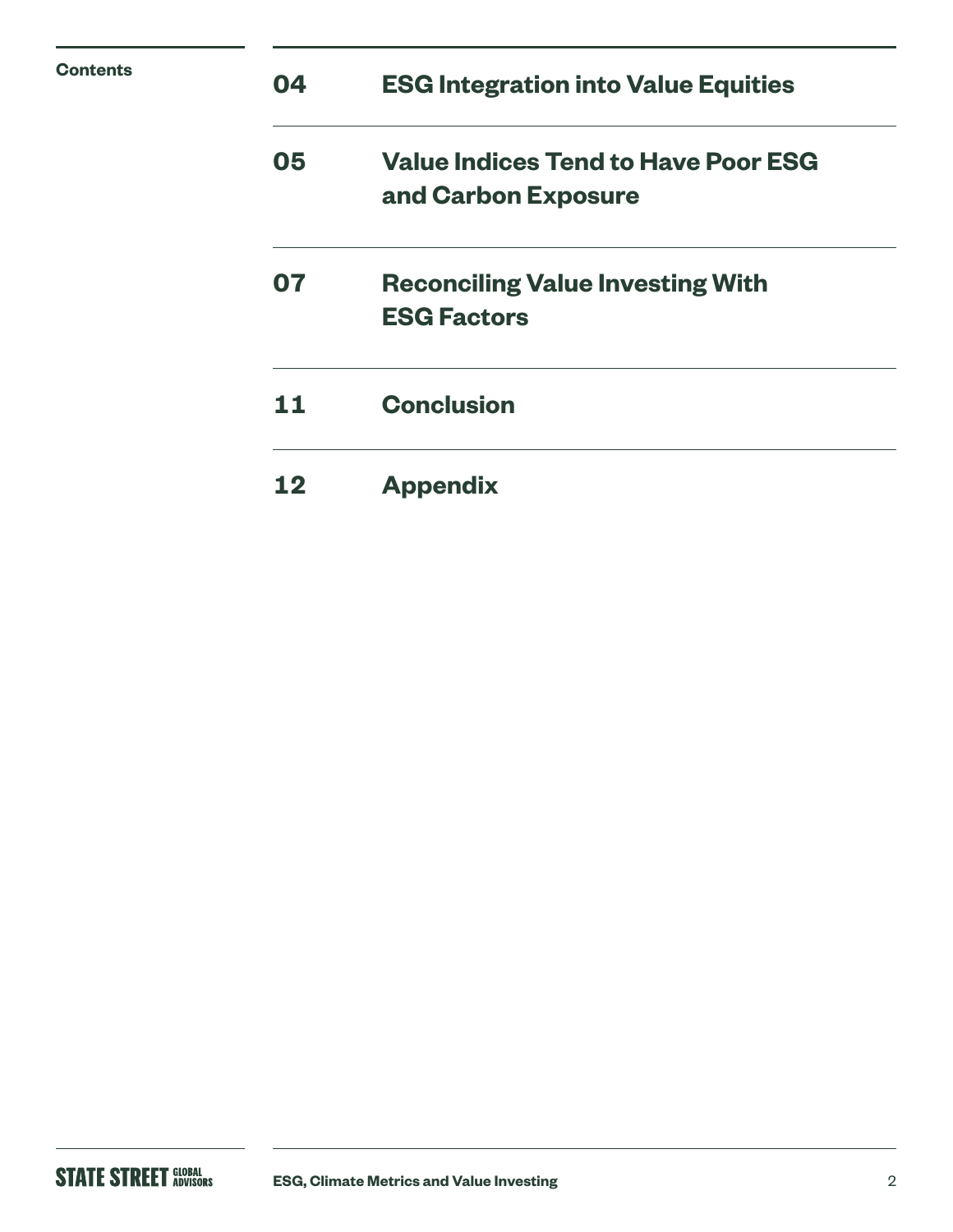### Executive Summary

Value indices could present a significant negative bias with regard to ESG and carbon securities relative to their Growth counterparts. Energy and Utilities that rank poorly with respect to carbon emissions tend to be overweight in such indices and Information Technology, Consumer Discretionary and Communication Services that rank highly from an ESG perspective tend to be underweight. Similarly, when Value and Growth indices are compared using different climate metrics, the profile of Value indices looks a lot worse than that of Growth, with higher carbon emissions and brown revenues and lower green revenues. Nevertheless, investors could dramatically improve the ESG profile of their Value portfolios by optimizing them to align with multiple objectives, including preserving exposure to the Value factor whilst improving the ESG and climate profile of their portfolios.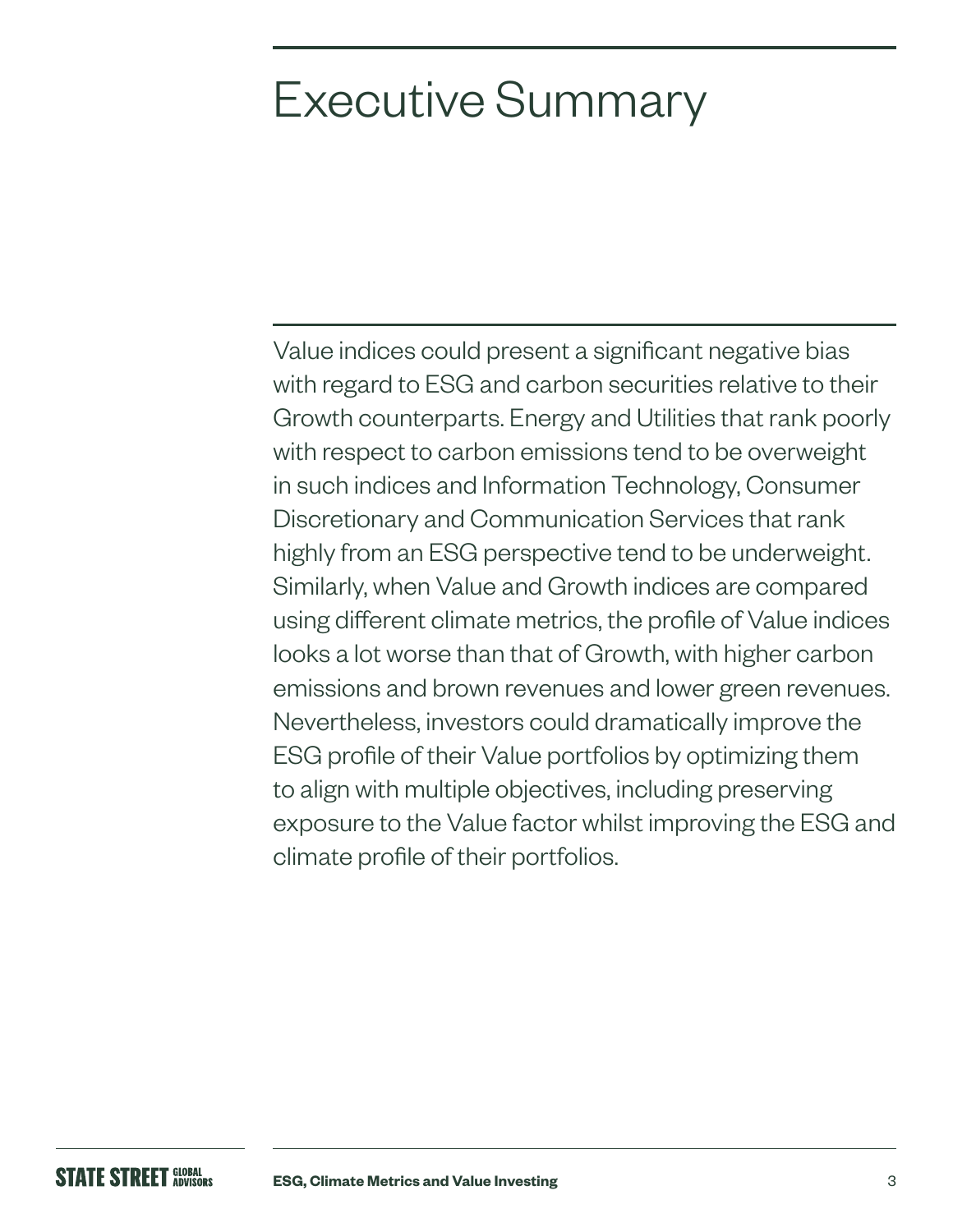### ESG Integration into Value Equities

Environmental, Social, and Governance (ESG) factors and climate investing have become popular topics over the past few years, particularly outside of the United States (US). Demand for ESG products has dramatically increased, and in tandem, so has the supply of products.

In this short study, we will highlight that typical Value indices could present a significant negative bias with regard to ESG and carbon securities, particularly relative to their Growth counterparts. We will also demonstrate that investors who are concerned with this negative ESG/carbon bias can dramatically improve the ESG profile of a Value portfolio by applying optimization techniques, ensuring that they maintain their targeted exposure with a moderate active risk profile.

#### **Factor Investing and ESG**

There have been several studies analyzing the exposure of ESG securities and their correlation with traditional style factors. A recent study by Deutsche Bank showed that ESG securities tend to be positively correlated with factors such as Profitability, Momentum and Growth (Figure 1). Conversely, Value presents the strongest negative correlation to ESG.



Source: Bloomberg, FactSet, Axioma, Sustainalytics, Deutsche Bank CIB Research, as at September 2021.

Figure 1 **Sustainalytics ESG Score Exposures**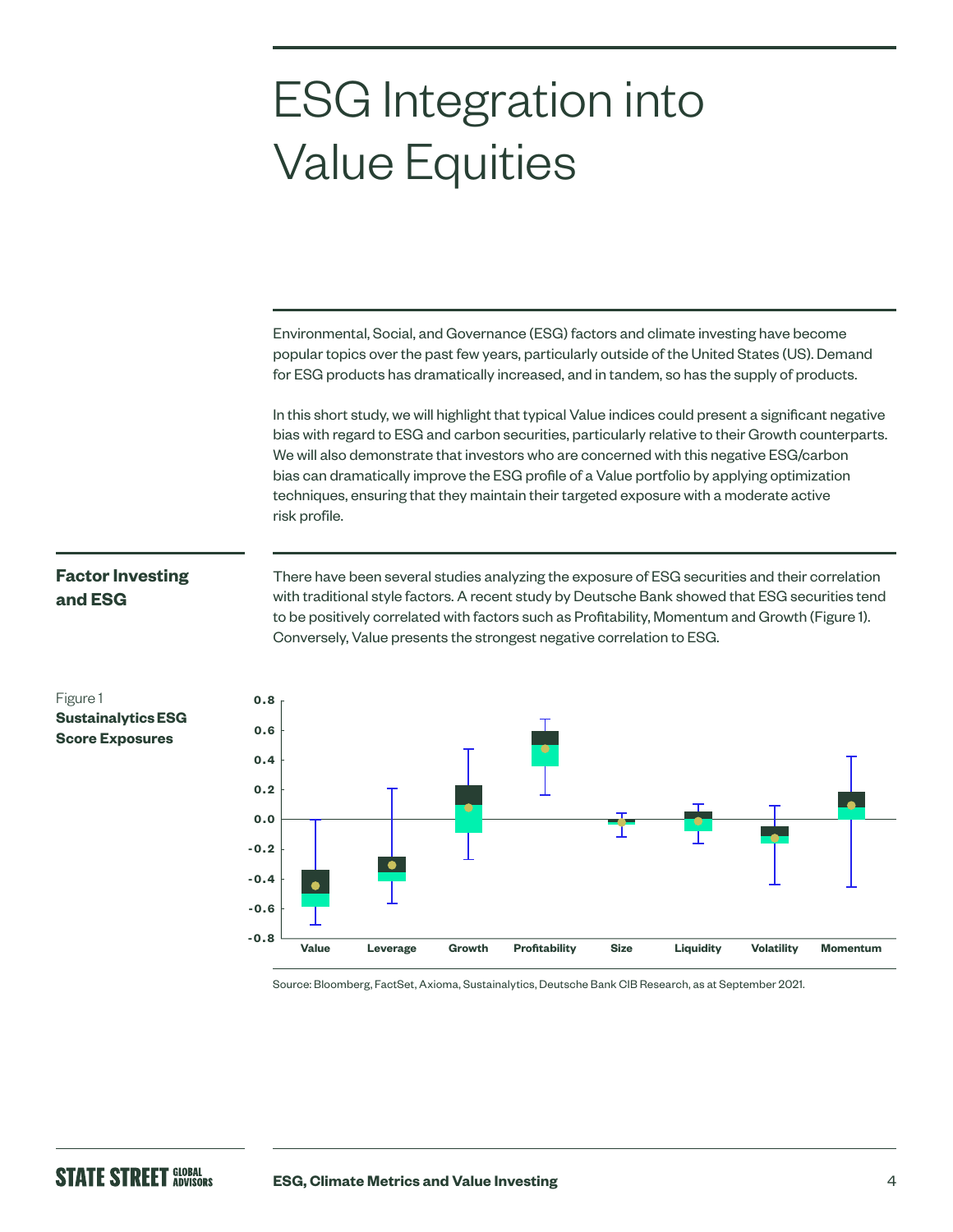# Value Indices Tend to Have Poor ESG and Carbon Exposure

In this study, we highlight two industry-standard Value and Growth indices — Russell 1000 Value and Russell 1000 Growth — for illustrative purposes. We begin by simply comparing the sector exposures of the Russell 1000 Value and Growth indices. We see that the Value index tends to significantly underweight Information Technology, Consumer Discretionary and Communication Services — sectors that tend to rank highly from an ESG perspective. Similarly, Energy and Utilities sectors that rank poorly with respect to carbon emissions tend to be overweight as well. These sector weightages partially explain the reason behind the poor ESG and carbon exposures in Value indices (Figure 2).

| <b>Sectors</b>                | <b>Russell 1000 Value</b> | <b>Russell 1000 Growth</b> | <b>Difference</b> |
|-------------------------------|---------------------------|----------------------------|-------------------|
|                               |                           |                            |                   |
| Financials                    | 21.45                     | 2.52                       | 18.93             |
| <b>Health Care</b>            | 17.34                     | 9.19                       | 8.15              |
| <b>Industrials</b>            | 11.66                     | 5.98                       | 5.68              |
| <b>Utilities</b>              | 4.85                      | 0.03                       | 4.83              |
| Energy                        | 5.10                      | 0.33                       | 4.78              |
| <b>Consumer Staples</b>       | 7.18                      | 3.86                       | 3.32              |
| <b>Real Estate</b>            | 4.71                      | 1.69                       | 3.03              |
| <b>Materials</b>              | 3.64                      | 0.97                       | 2.66              |
| <b>Communication Services</b> | 8.23                      | 12.64                      | $-4.42$           |
| <b>Consumer Discretionary</b> | 5.68                      | 18.51                      | $-12.82$          |
| <b>Information Technology</b> | 10.15                     | 44.29                      | $-34.13$          |

Note: The metrics represent GICS sector weight percentages. Source: FactSet, as at 29 September 2021.

By employing State Street Global Advisor's proprietary ESG scoring system, R-Factor, we can see that overall the Value index shows a much lower ESG score than the Growth index. When we compare the indices using different climate metrics, we observe once again that the profile of the Value index looks a lot worse than that of Growth, with higher carbon emissions, higher brown revenues and lower green revenues (Figure 3).

#### Figure 2 **Russell 1000 Value Versus Growth Vis-à-Vis Their Sectoral Exposure**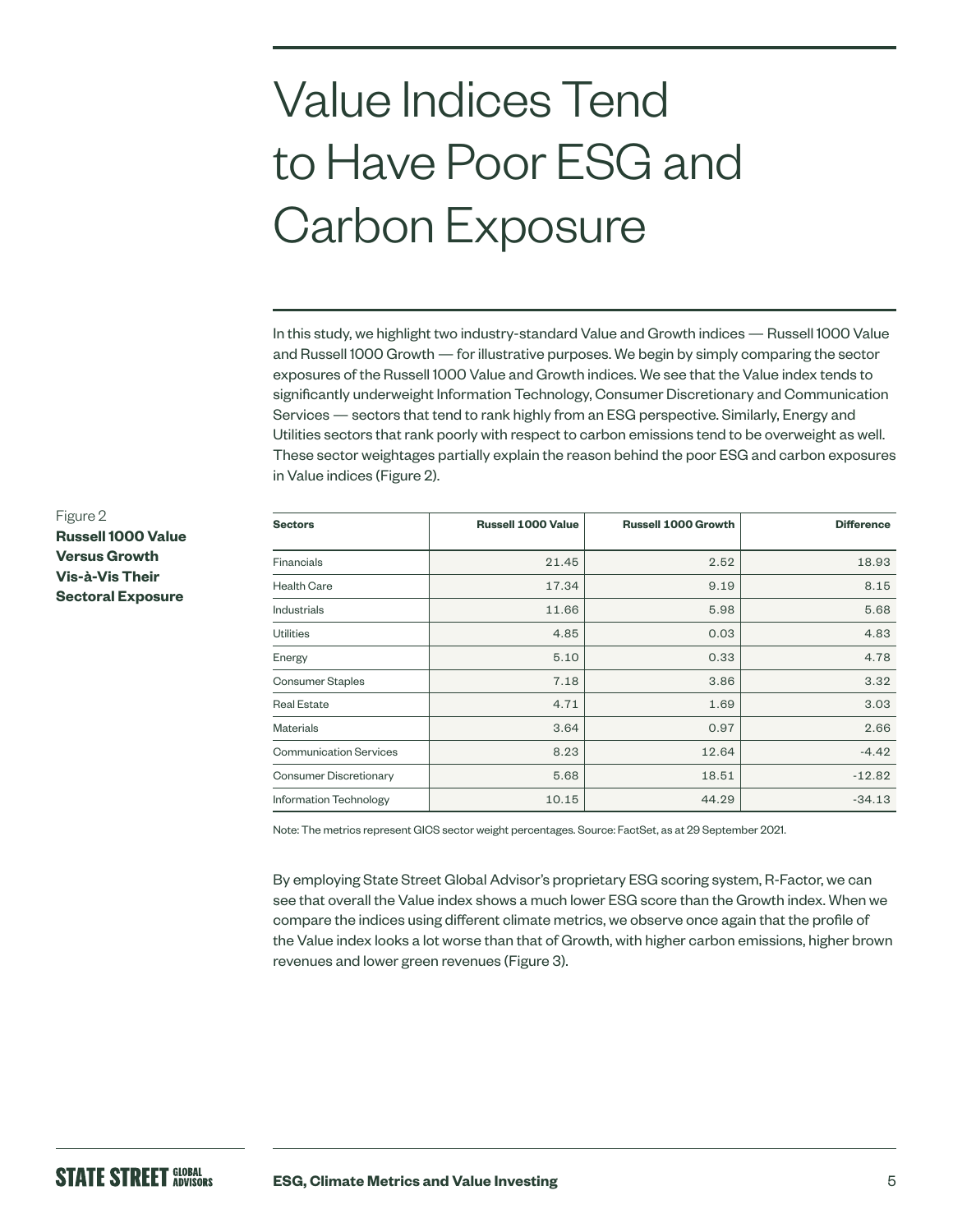Figure 3

**Russel 1000 Value Versus Growth Vis-à-Vis Their ESG and Carbon Exposure** 

|                                               | <b>Russell 1000 Value</b> | <b>Russell 1000 Growth</b> | <b>Difference</b> |
|-----------------------------------------------|---------------------------|----------------------------|-------------------|
| <b>R</b> Factor                               |                           |                            |                   |
| <b>R</b> Factor Score                         | 60.51                     | 64.78                      | $-4.26$           |
| <b>ESG Score</b>                              | 59.15                     | 63.41                      | $-4.25$           |
| Corporate Governance Score                    | 63.60                     | 63.69                      | $-0.09$           |
| <b>Climate</b>                                |                           |                            |                   |
| Carbon Intensity - Direct+First Tier Indirect | 283.16                    | 64.62                      | 218.54            |
| Carbon Emission - Scope 1+2                   | 7,522,832.61              | 2,229,631.73               | 5,293,200.89      |
| <b>Total Reserves Emissions</b>               | 146.97                    | 0.96                       | 146.01            |
| <b>Brown Revenue</b>                          | 3.26                      | 0.15                       | 3.11              |
| Green Revenue                                 | 2.68                      | 4.05                       | $-1.36$           |

Note: For details on the metrics used in this figure, please refer to the Appendix. Source: FactSet, Sustainalytics, State Street Global Advisors, as at 31 August 2021.

In addition to using ESG scores, we often see investors who believe in divesting from certain companies that are seen as "violators" of particular social and environmental principals. In conjunction with some of the most sophisticated investors in the world, State Street Global Advisors has developed a series of proprietary "point of view (POV) involvement" restriction lists. As evident in Figure 4, over 8% of the Value index includes securities that are flagged as "controversies", compared with less than 1% for the Growth index.

|                                       | <b>Russell 1000 Value</b> | <b>Russell 1000 Growth</b> | <b>Difference</b> |
|---------------------------------------|---------------------------|----------------------------|-------------------|
| <b>POV Involvement (% Weight)</b>     | 8.01                      | 0.86                       | 7.15              |
| Controversial Weapons Weight          | 2.57                      | 0.54                       | 2.03              |
| <b>Tobacco Weight</b>                 | 0.98                      | 0.23                       | 0.75              |
| <b>UNGC Violations Weight</b>         | 1.67                      | 0.37                       | 1.30              |
| ESG Severe Controversies Weight       | 0.99                      | 0.02                       | 0.97              |
| Civilian Firearms Weight              | 0.03                      | 0.00                       | 0.03              |
| <b>Thermal Coal Weight</b>            | 2.02                      | 0.00                       | 2.02              |
| Oil Sands Weight                      | 0.00                      | 0.00                       | 0.00              |
| Arctic Oil and Gas Exploration Weight | 0.00                      | 0.00                       | 0.00              |
| Swedish Ethical Council Weight        | 1.41                      | 0.07                       | 1.34              |

Source: FactSet, Sustainalytics, State Street Global Advisors, as at 31 August 2021.

Taking the above information into account, it could be argued that investing in a traditional Value index can lead to some conflicts of interests for those who see themselves as ESG conscious investors. At State Street Global Advisors, we believe that these trade-offs can be managed to craft portfolios that align with multiple objectives: preserving exposure to the Value factor whilst improving the ESG and climate profile of the portfolios.

#### Figure 4

**POV Involvement as Percentage of Russell Value and Growth Indices**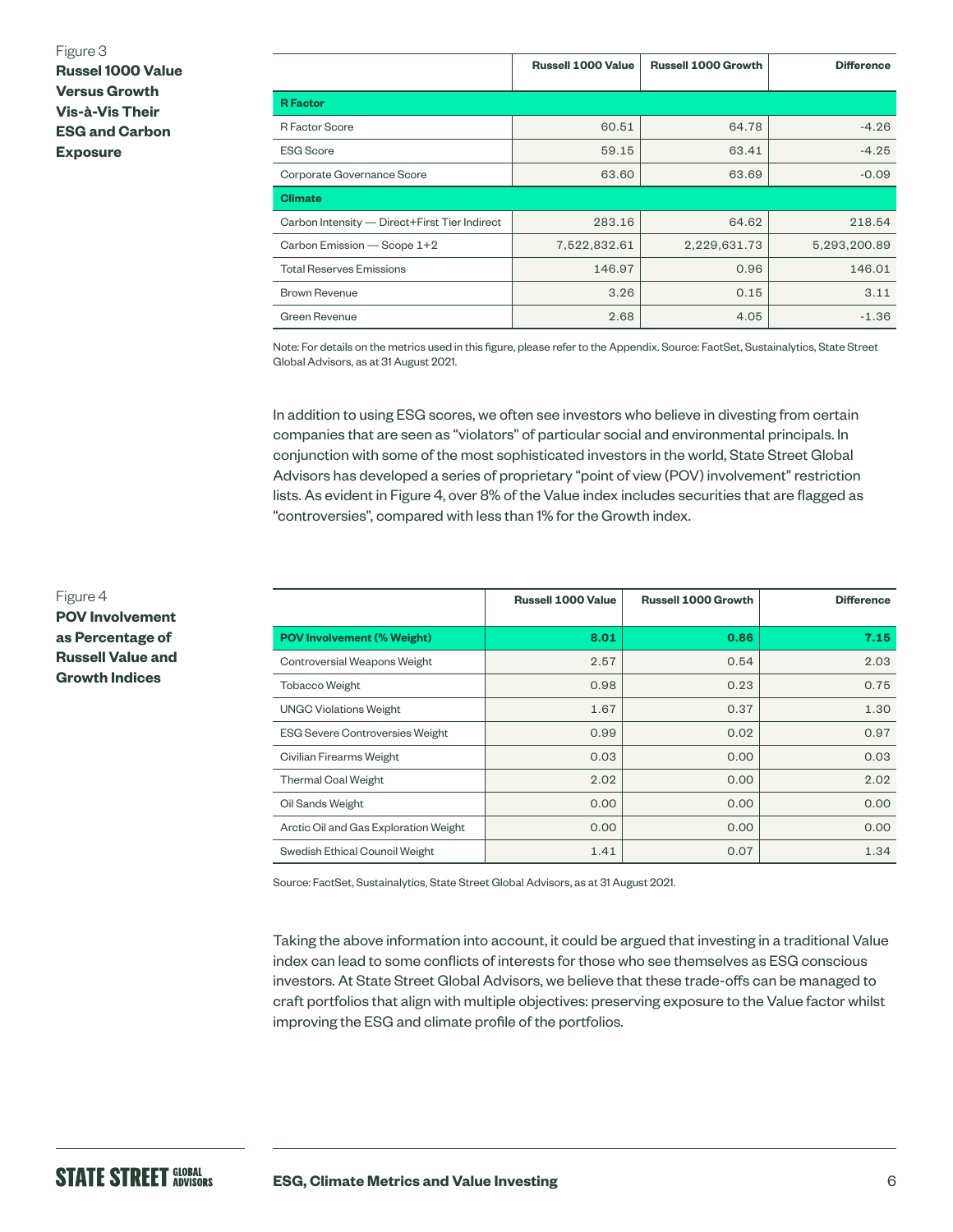### Reconciling Value Investing With ESG Factors

|        | We work closely with investors around the world to craft custom strategies that incorporate<br>multiple objectives, such as factor investing and ESG/climate objectives. We have developed a<br>transparent framework that allows investors to set their investment objectives and risk tolerance.                                       |
|--------|------------------------------------------------------------------------------------------------------------------------------------------------------------------------------------------------------------------------------------------------------------------------------------------------------------------------------------------|
|        | For the purposes of this paper, we assume that an investor's objective is to maximize the Russell<br>1000 Value tracking portfolio's ESG score (as measured by R-Factor), subject to a series of<br>constraints. In particular, we highlight two key constraints below:                                                                  |
|        | A specific and tailored limit on ex-ante active risk (or expected tracking error between the<br>$\bullet$<br>portfolio and the index).                                                                                                                                                                                                   |
|        | A need to achieve a 70% reduction in a portfolio's weighted average carbon intensity (WACI),<br>relative to the Russell 1000 Value Index. <sup>1</sup>                                                                                                                                                                                   |
|        | We test two solutions: one without and one with POV restrictions.                                                                                                                                                                                                                                                                        |
| Case 1 | For Case 1 we run an optimization based on the above objectives, subject to a 1% ex-ante<br>tracking error as well as limits on active sector and security weights. The parent index is the<br>Russell 1000 Value Index.                                                                                                                 |
| Case 2 | For Case 2, we ran the same optimization objective as in Case 1 but also explicitly excluded all<br>POV restrictions. Due to this, in Case 2, we allowed for larger security level misweights.                                                                                                                                           |
|        | By leveraging an optimization-based portfolio construction approach, we were able to achieve<br>our stated objectives for both Case 1 and Case 2 (Figure 5). We improved the strategy's ESG<br>profile relative to the Value Index, even exceeding the Russell 1000 Growth Index ESG score of<br>64.78. We also reduced our WACI by 70%. |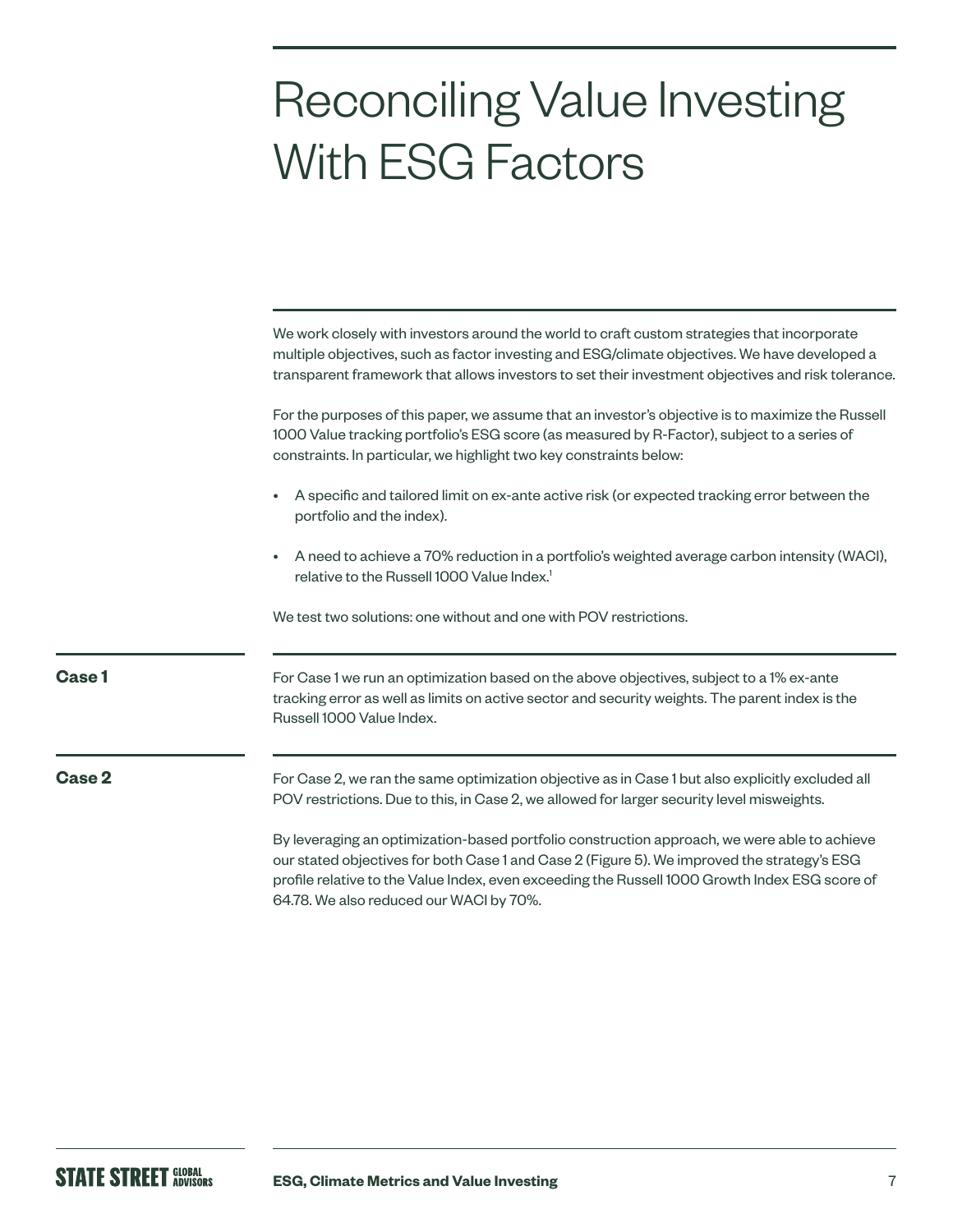While brown and green revenues were not specifically targeted objectives in this strategy (they can be incorporated into any future scenarios), the strategies did improve on both metrics relative to the parent index.

Finally, note that Case 2 demonstrates that we can also efficiently remove all POV restrictions without majorly affecting the strategy.

|                                                         | Case 1       | Case 2       | Russell 1000<br><b>Value</b> | Russell 1000<br><b>Growth</b> |
|---------------------------------------------------------|--------------|--------------|------------------------------|-------------------------------|
| <b>R</b> Factor                                         |              |              |                              |                               |
| <b>R</b> Factor Score                                   | 70.14        | 69.96        | 60.51                        | 64.78                         |
| <b>ESG Score</b>                                        | 68.69        | 68.49        | 59.15                        | 63.41                         |
| Corporate Governance Score                              | 65.67        | 65.89        | 63.60                        | 63.69                         |
| <b>R Factor Coverage</b>                                |              |              |                              |                               |
| <b>Total Number of Securities</b>                       | 244.00       | 275.00       | 842.00                       | 496.00                        |
| Coverage % of Market Value                              | 99.78        | 99.73        | 99.70                        | 99.59                         |
| Coverage % of Securities                                | 96.31        | 96.00        | 97.27                        | 95.77                         |
| <b>Climate</b>                                          |              |              |                              |                               |
| Carbon Intensity - Direct+First<br><b>Tier Indirect</b> | 84.19        | 83.91        | 283.16                       | 64.62                         |
| Carbon Emission - Scope 1                               | 2,549,635.80 | 1,733,696.06 | 6,367,480.66                 | 782,414.88                    |
| <b>Total Reserves Emissions</b>                         | 80.16        | 106.00       | 146.97                       | 0.96                          |
| <b>Brown Revenue</b>                                    | 1.99         | 1.92         | 3.26                         | 0.15                          |
| Green Revenue                                           | 3.82         | 3.77         | 2.68                         | 4.05                          |
| <b>POV Involvement (% Weight)</b>                       |              |              |                              |                               |
| Controversial Weapons Weight                            | 1.94         | 0.00         | 2.57                         | 0.54                          |
| <b>Tobacco Weight</b>                                   | 0.00         | 0.00         | 0.98                         | 0.23                          |
| <b>UNGC Violations Weight</b>                           | 1.29         | 0.00         | 1.67                         | 0.37                          |
| <b>ESG Severe Controversies Weight</b>                  | 1.06         | 0.00         | 0.99                         | 0.02                          |
| Civilian Firearms Weight                                | 0.00         | 0.00         | 0.03                         | 0.00                          |
| <b>Thermal Coal Weight</b>                              | 0.00         | 0.00         | 2.02                         | 0.00                          |
| Oil Sands Weight                                        | 0.00         | 0.00         | 0.00                         | 0.00                          |
| Arctic Oil and Gas<br><b>Exploration Weight</b>         | 0.00         | 0.00         | 0.00                         | 0.00                          |
| Swedish Ethical Council Weight                          | 2.43         | 0.00         | 1.41                         | 0.07                          |
| <b>Total Involvement Weight</b>                         | 5.43         | 0.00         | 8.01                         | 0.86                          |

Note: For further details on the metrics used in this figure, please refer to the Appendix. Source: FactSet, Sustainalytics, State Street Global Advisors, as at 31 August 2021.

From a characteristics perspective, both Case 1 and 2 display very similar metrics relative to the index. One common consequence of optimized strategies is that the final outcome exhibits a reduction in the number of holdings. However, as Figure 6 shows, these strategies are very well diversified.

#### Figure 5

#### **Optimization-Based Portfolio Construction Approach**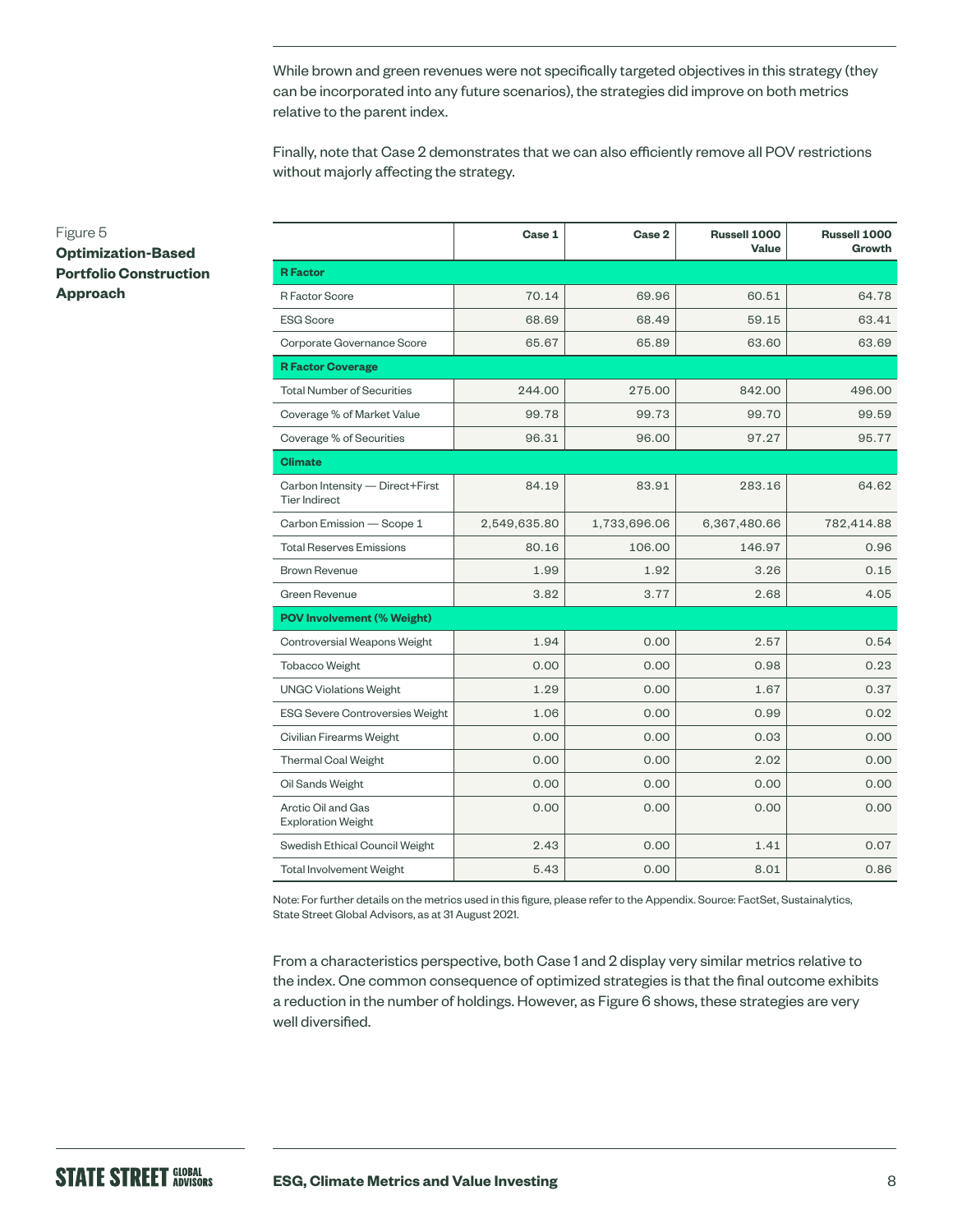#### Figure 6

**Optimization Strategy Well Diversified, Too**

|                               | Case 1    | Case 2    | <b>Russell 1000 Value</b> |
|-------------------------------|-----------|-----------|---------------------------|
| Number of Securities          | 244.0     | 275.0     | 842.0                     |
| <b>Market Capitalization</b>  | 161,961.7 | 150,599.2 | 163,168.8                 |
| <b>Active Share</b>           | 46.5      | 46.2      |                           |
| <b>Dividend Yield</b>         | 1.9       | 1.9       | 1.9                       |
| Price/Earnings (P/E)          | 19.7      | 20.1      | 18.7                      |
| P/E Using FY1 Estimates       | 16.4      | 16.3      | 16.7                      |
| Estimated 3-5 Year EPS Growth | 11.7      | 13.6      | 11.9                      |
| Price/Cash Flow               | 13.2      | 13.3      | 13.5                      |
| Price/Book                    | 2.6       | 2.6       | 2.5                       |
| Price/Sales                   | 2.1       | 2.2       | 2.2                       |
| Return on Equity              | 11.4      | 11.7      | 11.5                      |

Source: FactSet, State Street Global Advisors, as at 31 August 2021. Diversification does not ensure a profit or guarantee against loss.

Both Case 1 and 2 resulted in a predicted tracking error of 1% as well as a predicted beta of 1 (Figure 7). Both cases also presented very small active factor exposures. This implies that the strategy is able to preserve its core exposure to the Value factor by not deviating meaningfully from the parent index.

|                                   | Case 1  | Case 2  |
|-----------------------------------|---------|---------|
| <b>Risk Characteristics</b>       |         |         |
| <b>Total Risk</b>                 | 12.80   | 12.81   |
| <b>Benchmark Risk</b>             | 12.77   | 12.77   |
| <b>Predicted Beta</b>             | 1.00    | 1.00    |
| Predicted Tracking Error          | 1.00    | 1.01    |
| <b>Risk (%)</b>                   |         |         |
| % Asset Specific Risk             | 85.02   | 85.47   |
| % Factor Risk                     | 14.98   | 14.53   |
| <b>Exposure (Active Exposure)</b> |         |         |
| Market                            |         |         |
| Dividend Yield                    | 0.01    | 0.05    |
| <b>Earnings Yield</b>             | $-0.01$ | $-0.01$ |
| Exchange Rate Sensitivity         | $-0.03$ | $-0.02$ |
| Growth                            | $-0.04$ | $-0.02$ |
| Leverage                          | 0.01    | 0.01    |
| Liquidity                         | 0.02    | 0.01    |
| Market Sensitivity                | 0.01    | 0.00    |
| Medium-Term Momentum              | 0.02    | 0.02    |
| Midcap                            | $-0.03$ | $-0.04$ |
| Profitability                     | 0.01    | 0.00    |
| <b>Size</b>                       | 0.01    | $-0.00$ |
| Value                             | $-0.01$ | $-0.01$ |
| Volatility                        | $-0.01$ | $-0.00$ |

Source: FactSet, State Street Global Advisors, as at 31 August 2021.

Figure 7

**Optimization Strategy Preserves Value Core Without Meaningfully Deviating From Index**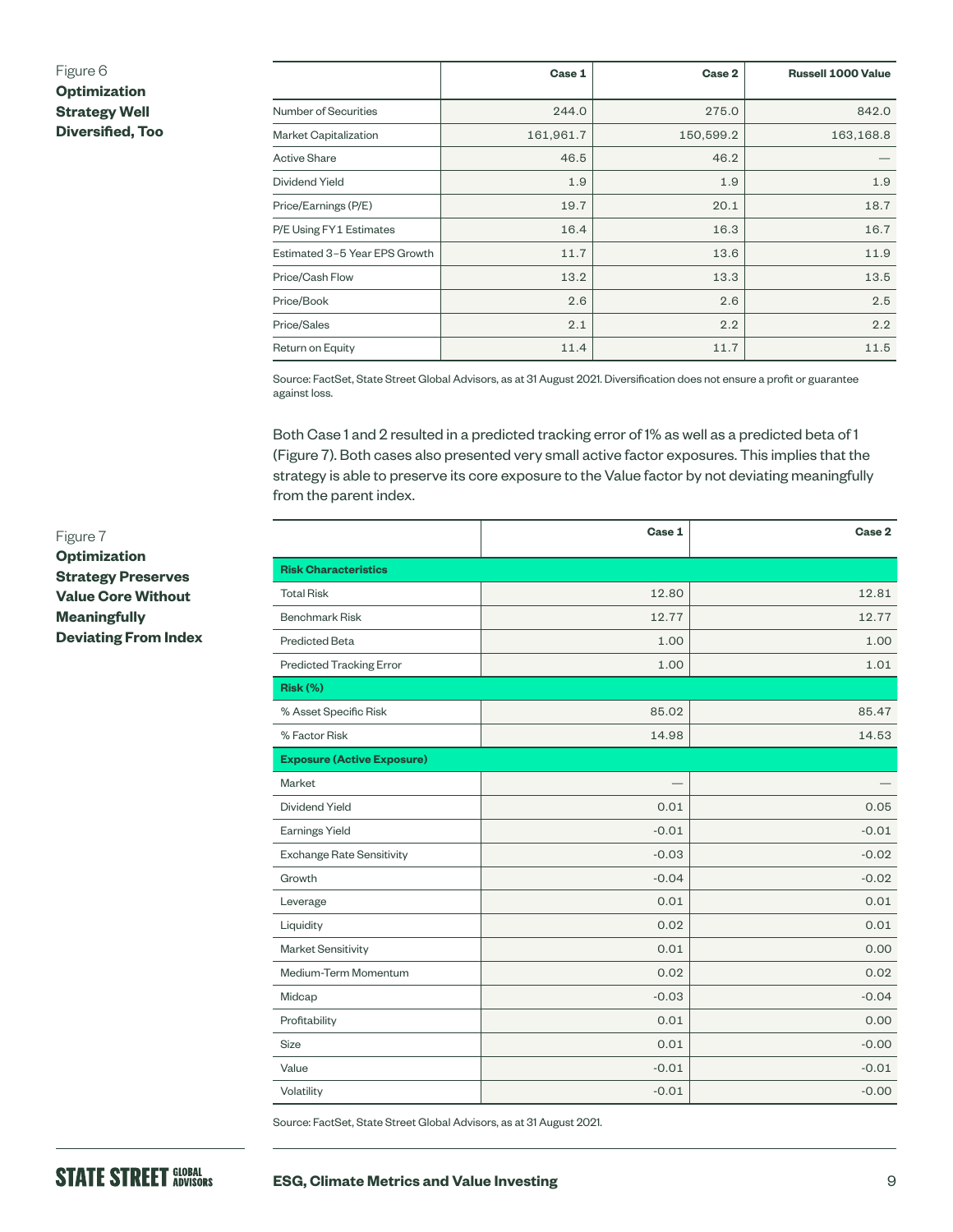In analyzing the sector exposures of Case 1 and 2 relative to the index, we see that given that the sector deviations were constrained in the optimization exercise, the relative deviations were very mild (+/- 1%). As expected, both Energy and Utilities sectors were underweighted by the maximum amount of 1% (Figure 8).



Source: FactSet, State Street Global Advisors, as at 30 September 2021.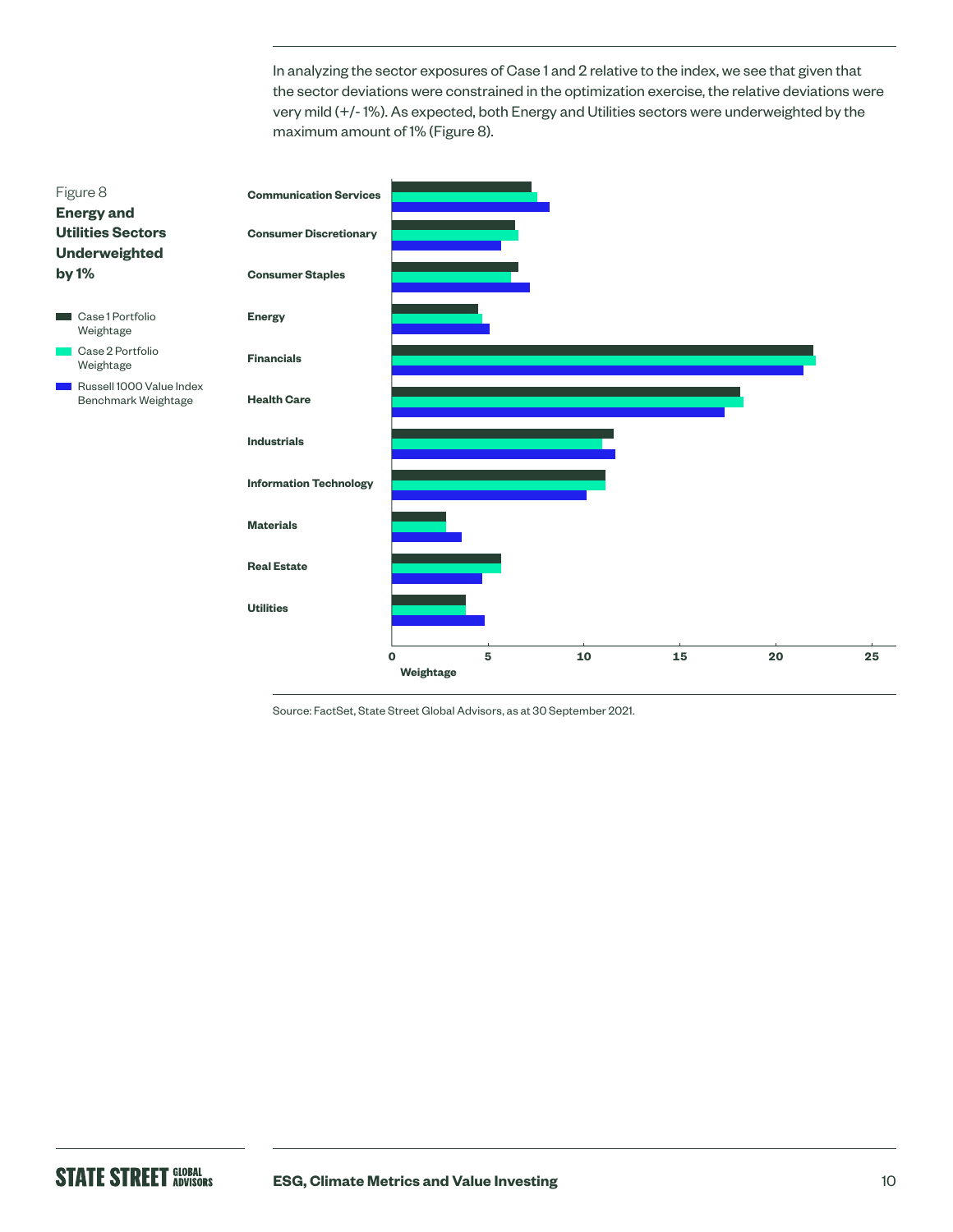### **Conclusion**

Value investing presents negative exposure to ESG securities. However, investors who wish to reconcile these investment objectives could achieve this by building customized portfolios that will tailor their ESG and climate objectives, while taking into consideration their risk preferences and other objectives.

At State Street Global Advisors we have been working with some of the most sophisticated institutional investors around the world in developing and designing ESG and climate strategies that meet their specific needs. As this paper shows, the investment process employed can be replicated for investors looking to integrate ESG and/or climate objectives into their allocations without foregoing their desired factor exposures. We look forward to partnering with and helping investors to construct their ESG and climate portfolios.

**Endnote** 1 This figure was chosen for illustrative purposes only and can be adjusted based on the desired objectives of investors.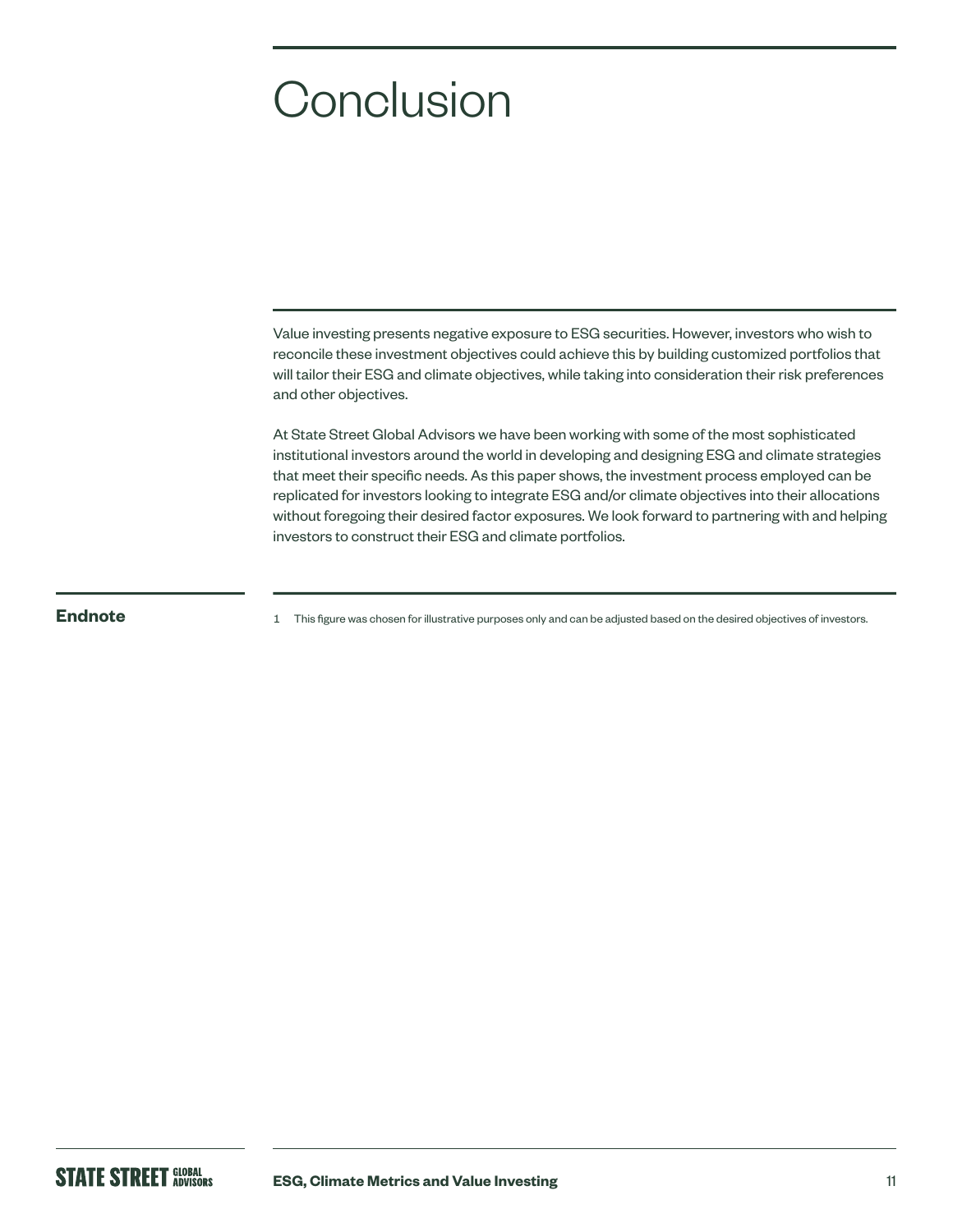## Appendix

| <b>Brown Revenue</b>        | Brown revenue is the proportion of revenues that a company derives from activities related to the<br>extraction of fossil fuels, including power generation using fossil fuel based energy sources.                                                                                                                                                                                                                                                                                                                                                                                                                                   |
|-----------------------------|---------------------------------------------------------------------------------------------------------------------------------------------------------------------------------------------------------------------------------------------------------------------------------------------------------------------------------------------------------------------------------------------------------------------------------------------------------------------------------------------------------------------------------------------------------------------------------------------------------------------------------------|
|                             | State Street Global Advisors uses S&P Trucost as the data source for brown revenue definitions<br>and revenues. Units are a percentage from 0 to 100.                                                                                                                                                                                                                                                                                                                                                                                                                                                                                 |
| <b>Green Revenue</b>        | Green revenue is the proportion of revenues derived from the environmentally sustainable<br>economic activities of a company.                                                                                                                                                                                                                                                                                                                                                                                                                                                                                                         |
|                             | State Street Global Advisors uses FTSE as the source of data. FTSE's definition includes changes<br>in a company's revenue mix, as its business model shifts to the delivery of goods, products and<br>services that allow the world to adapt to, mitigate or remediate the impacts of climate change,<br>resource depletion and environmental erosion. Units are a percentage number between 0 and 100.                                                                                                                                                                                                                              |
| <b>Carbon Intensity</b>     | The amount of carbon by weight emitted per unit of economic activity. Note that the calculation<br>of this number can vary depending on where it is referenced. Different sources define "economic<br>activity" differently in terms of sources of revenues - e.g., scopes 1,2 and 3.                                                                                                                                                                                                                                                                                                                                                 |
|                             | State Street Global Advisors uses S&P Trustcost as the data source for carbon intensity. S&P<br>Trucost uses "proprietary carbon emissions" called Direct + First Tier Indirect. (In short, Trucost<br>combines Scope 1 emissions plus CO <sub>2</sub> emissions from four additional sources (CCI <sub>4</sub> , C <sub>2</sub> H <sub>3</sub> CI <sub>3</sub> ,<br>CBrF <sub>3</sub> , and CO <sub>2</sub> from Biomass). This combined category is called "Direct." They then add "First<br>Tier Indirect", which are emissions from a company's suppliers. This category includes Scope 2<br>and some upstream Scope 3 emissions. |
| <b>Fossil Fuel Reserves</b> | Reserves are areas where the existence of fossil fuels is "proven and probable, or possible" and<br>where their extraction from the ground is technologically and economically feasible. Note that the<br>calculation of this number can vary depending on where it is referenced.                                                                                                                                                                                                                                                                                                                                                    |
|                             | State Street Global Advisors uses S&P Trucost as the source of data. Units are million metric<br>tons CO <sub>2</sub> emissions.                                                                                                                                                                                                                                                                                                                                                                                                                                                                                                      |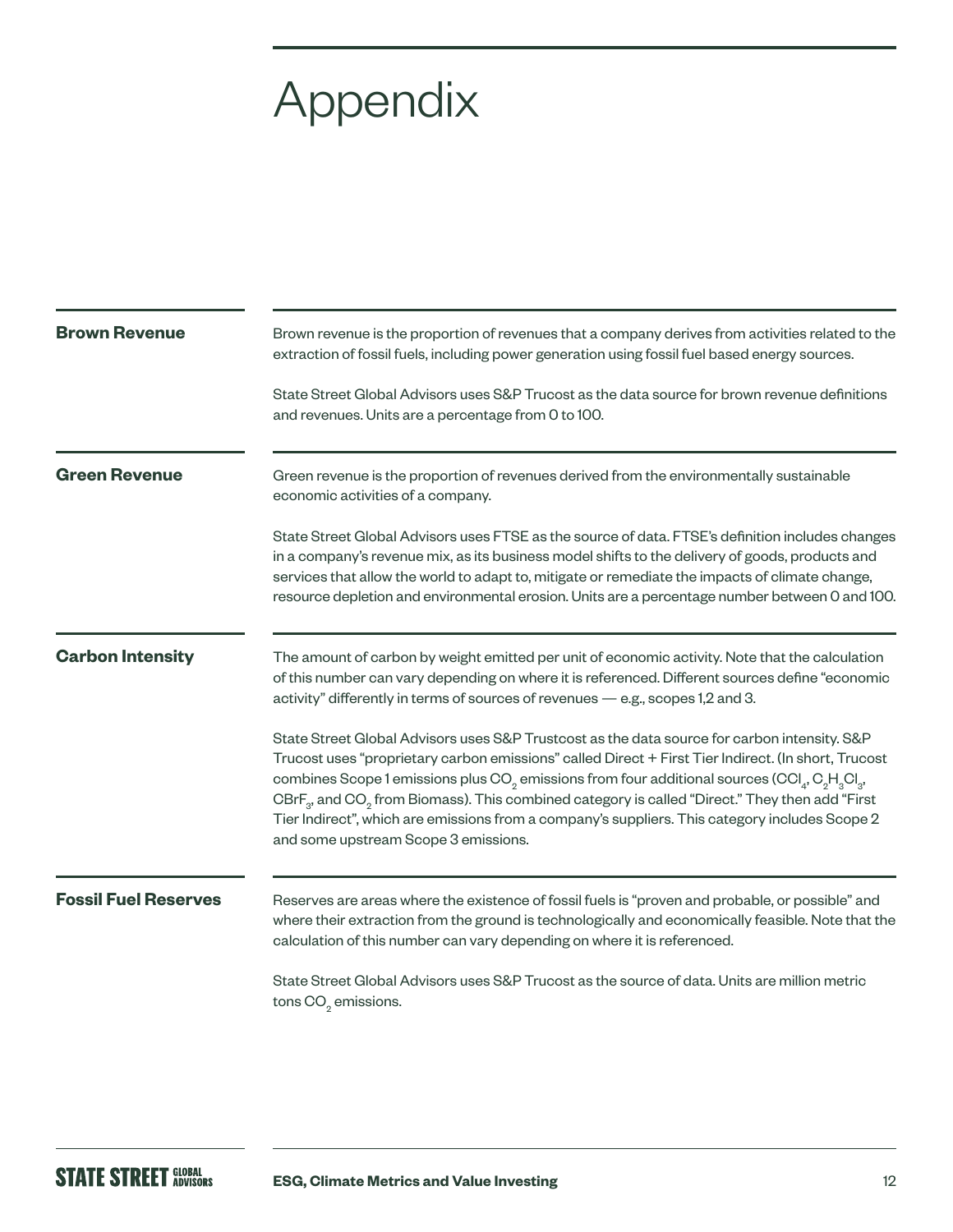#### **R Factor**

An ESG scoring methodology, proprietary to State Street Global Advisors. Drawing inputs from four best in class data providers and State Street Global Advisors' own corporate governance information as well as leveraging the SASB materiality map, R Factor is a transparent composite ESG scoring system.

#### **Weighted Average Carbon Intensity**

Weighted Average Carbon Intensity (WACI) is a popular metric used to quantify a portfolio's exposure to carbon-intensive companies, expressed in tons of CO $_{_2}$  emissions/USD 1 million revenue. The Task Force on Climate-Related Financial Disclosures defines the formula for WACI as:

**∑** <u>Current Value of Investment<sub>i</sub> \*</del></u>

Issuer's Scope 1 and Scope 2 GHG Emissions.

Current Portfolio Value

i n

Issuers's US\$1 Million Revenue,